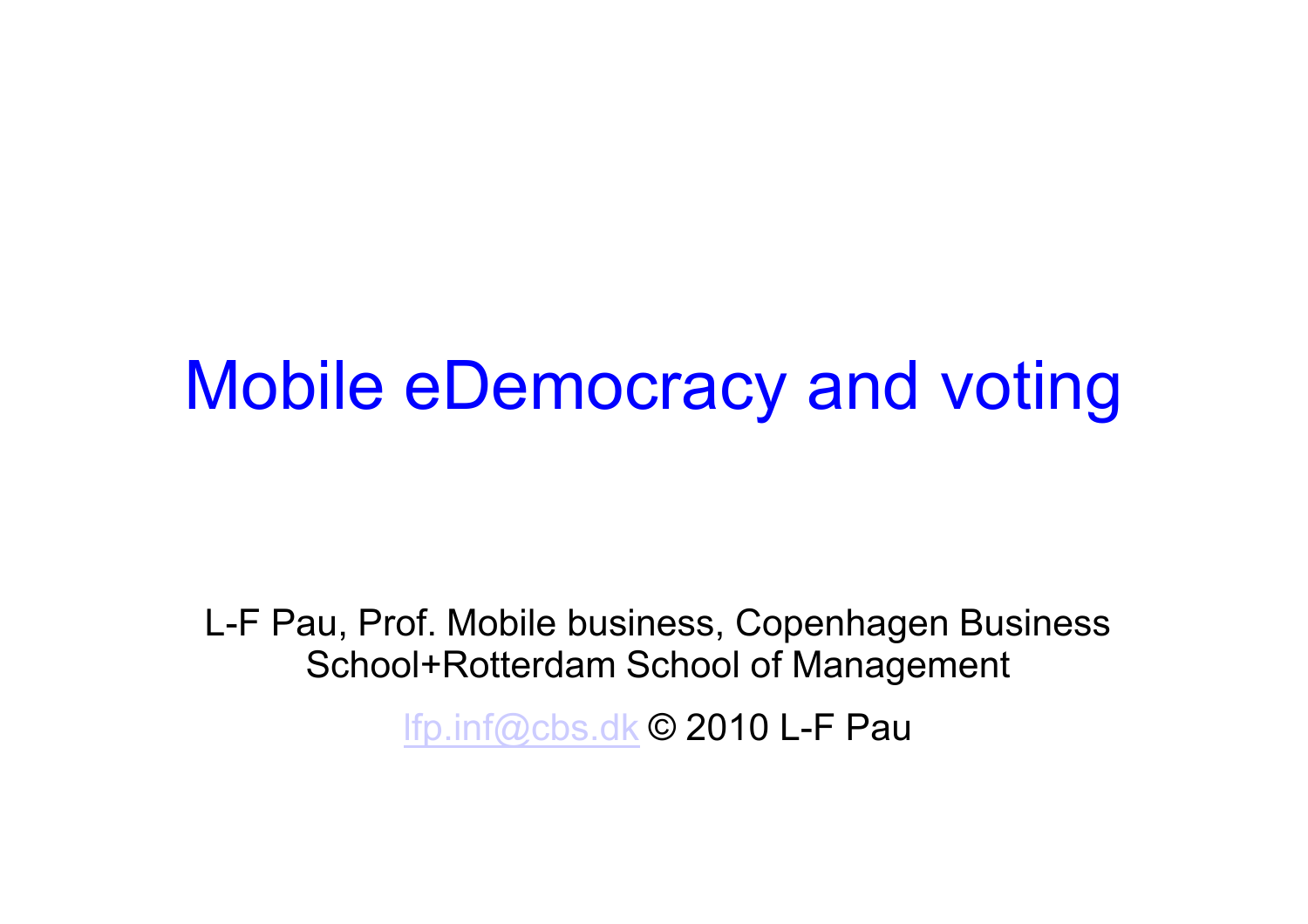#### **Abstract**

Combining theoretical results in eParticipation, and the capabilities for e-Identity electronic identification and authentification offered by wireless access terminals, this paper focusses on Mobile eDemocracy, defined as the capability to exercise governance and to vote using mobile terminals and infrastructure. It is shown that Mobile eDemocracy, and voting via the mobile phone, offer significant advantages in terms of speed, security, governance and costs over voting by Internet. Experiments are surveyed across 7 european countries, as well as some lessons learnt from elsewhere in the use of Mobile eDemocracy. It is also discussed how this capability is not just relevant in public elections, but also in business and social governance processes such as votes at shareholder meetings and in social communities, thus enhancing the commercial prospects for appointed service suppliers. The known reasons for skepticism are addressed, as are the conclusive technical feasibility strong points, including in terms of multi-country interoperability. References are provided.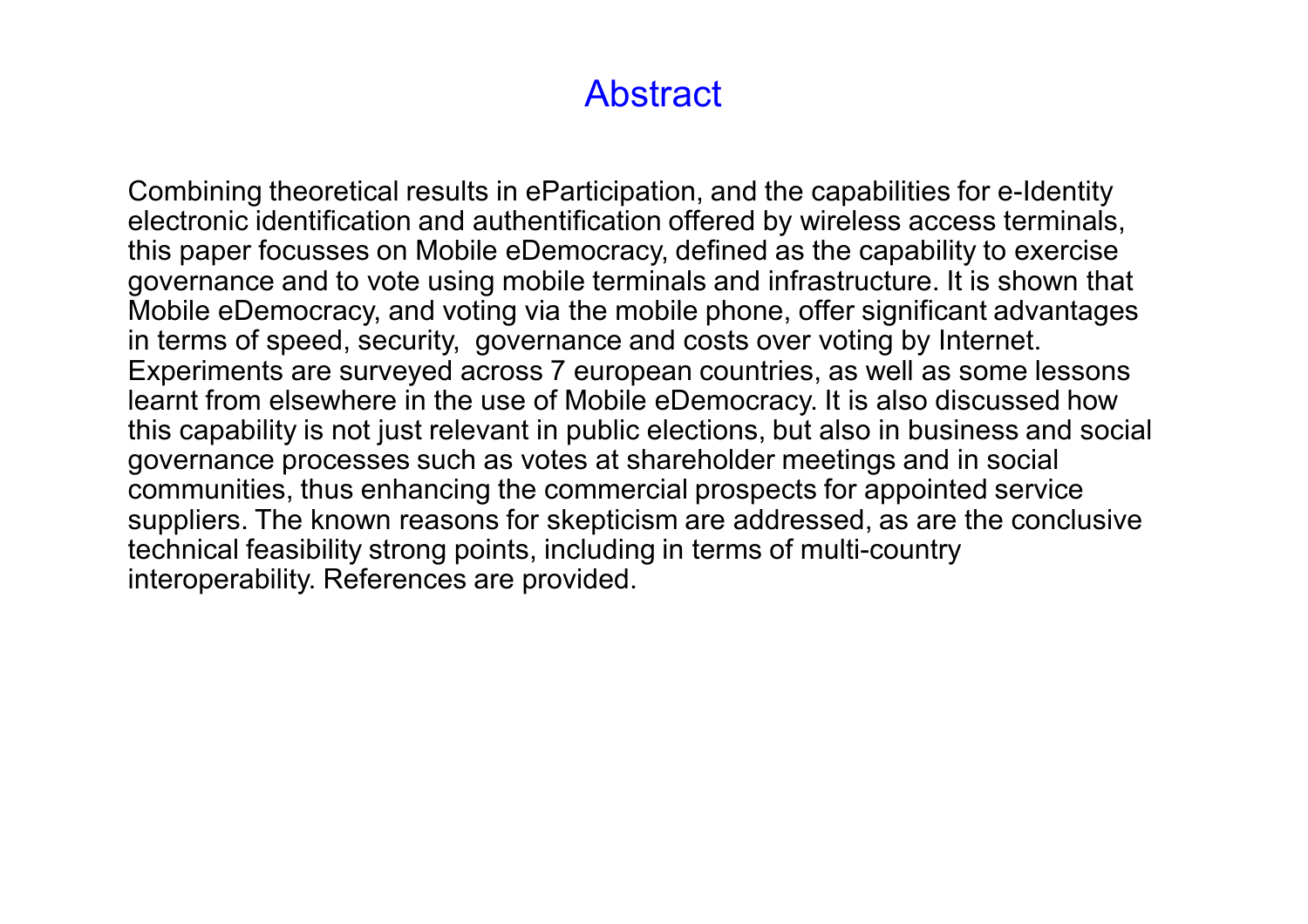## Introduction and COST WG2 alignment

- « Communications is an economic ressource and a right » (S. Mendonça, COST Workshop Stockholm); WG2 work on social tariffs for the needy has dealt with the rights to communicate linked to social status, but not yet with citizen rights in general as enhanced by communications.
- WG2 work on mobile payments and related regulatory changes (COST Workshop in Paris) was hinging on security and identification features enabled by infrastructure and multi-usage wireless access terminals (COST Workshop in Rome).
- ICT 2015 policy agenda (COST Workshop in Stockholm) mentions Soft Infrastructure, and eGovernment, but restricts governance to « how to balance openess and transparency with the private interests of the different stakeholders »
- Public Governance, much in need, does not exploit the mobile systems capabilities, incl. in privacy management (author's IEEE paper) .
- e-Identity on wireless terminals is becoming a capability, business and offers interoperability solutions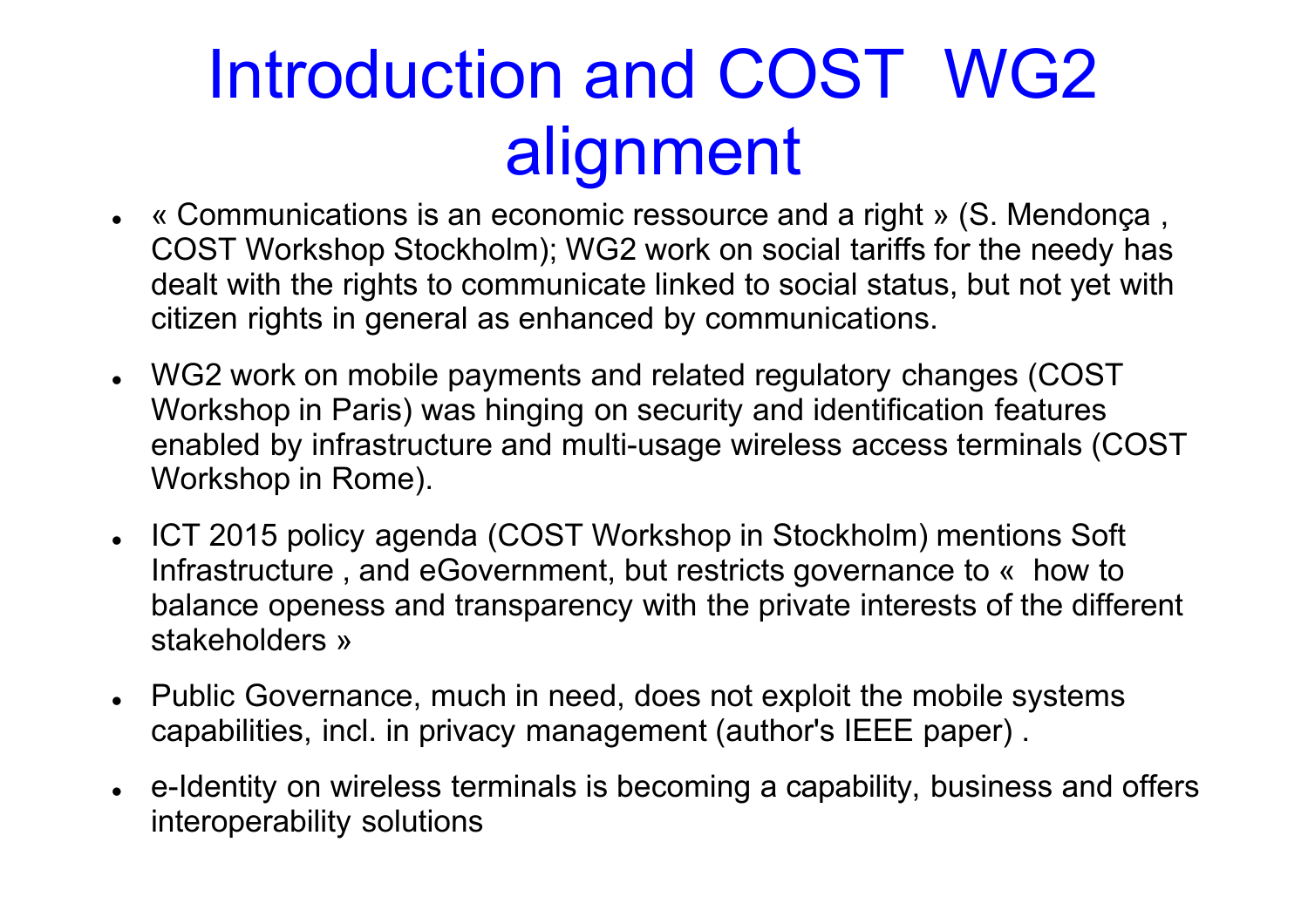## eDemocracy via Mobile terminals

 **Scope:** Use the identification & authentification technologies and processes linked to wireless access terminals, to allow their owners to vote (public elections, company AGM's, unions and social groups) and possibly to get involved in opinion polls and debates.

#### **Motivation**:

- a) in most countries with civil registries , adoption rate for mobile terminals is higher than the existence of national ID cards;
- b) this capability would empower citizens views and rights for better governance in the public as well as commercial spheres;
- c) the requirements from the above on the user interface are compatible with the use and terminal's ubiquity+graphical interfaces.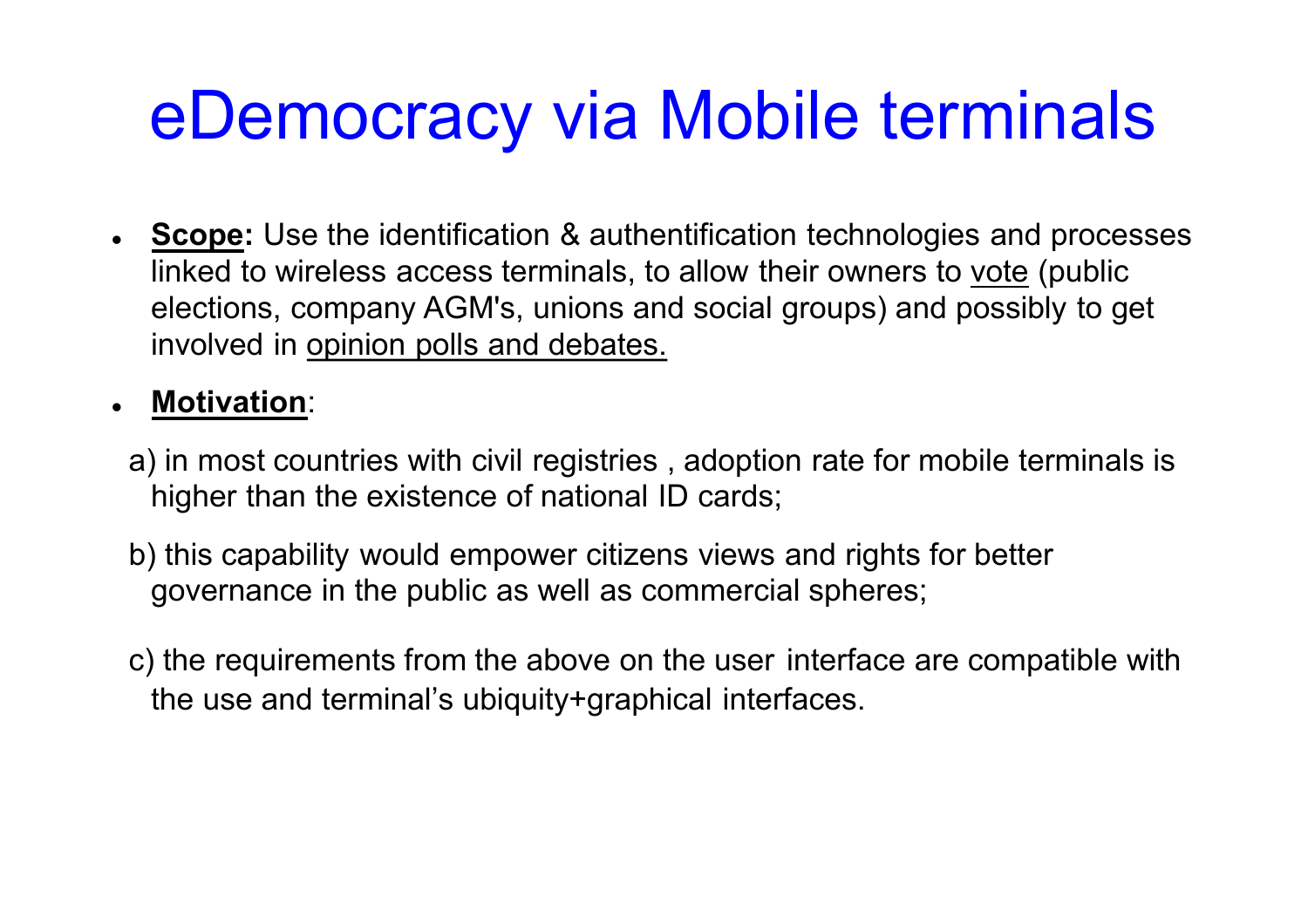#### eDemocracy process steps



Mobile enabled process steps:

•4: Administration issues questions for a vote upon a Formal political decision received in Step 6 (possibly after an eParticipation process 2+3 mediated by the Administration in Step 1);

•5: Citizen votes on the questions received in Step 4 (possibly after an eParticipation process)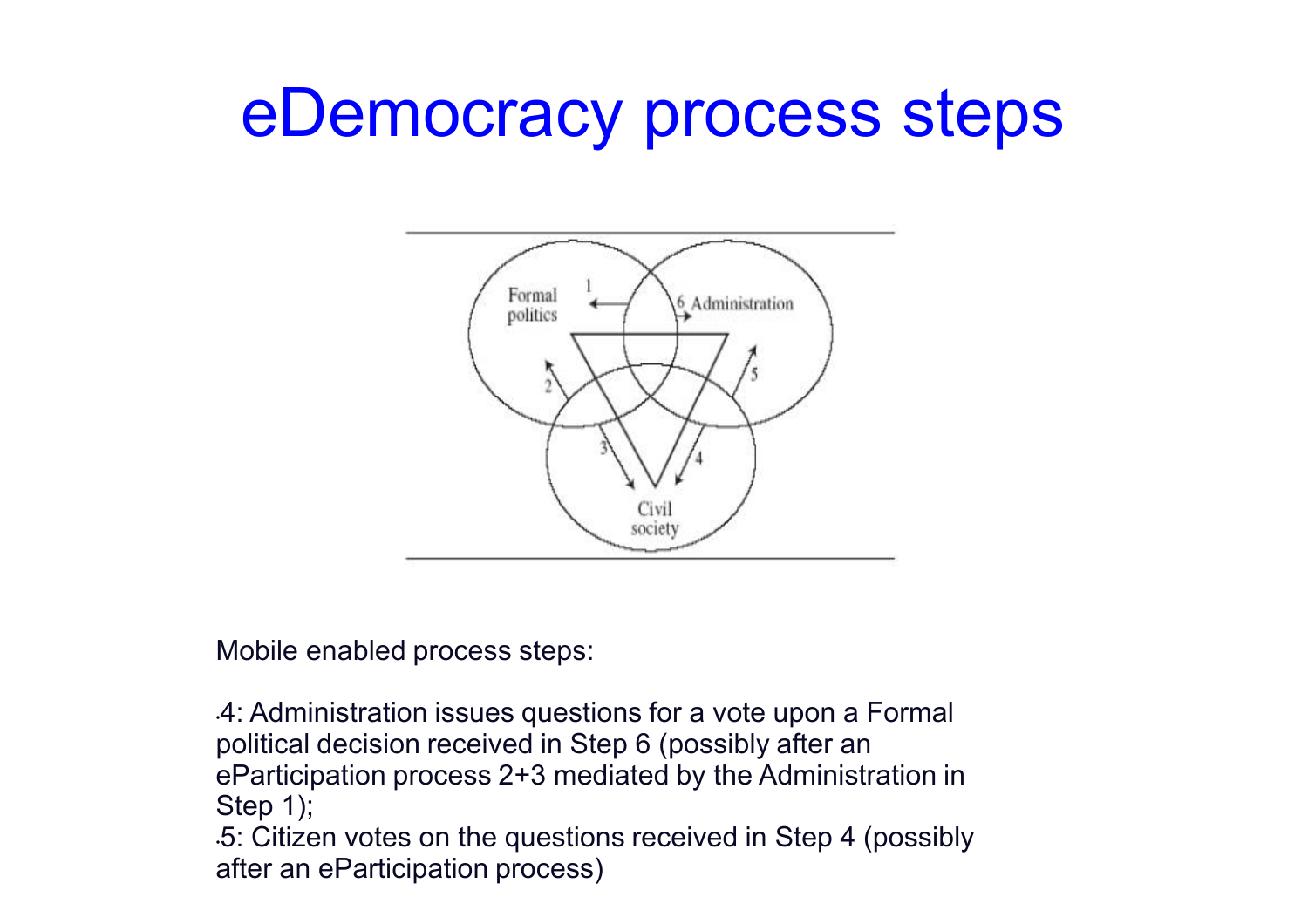## Hierarchy of eDemocracy concepts



<sup>200</sup> Red: Addressed in this research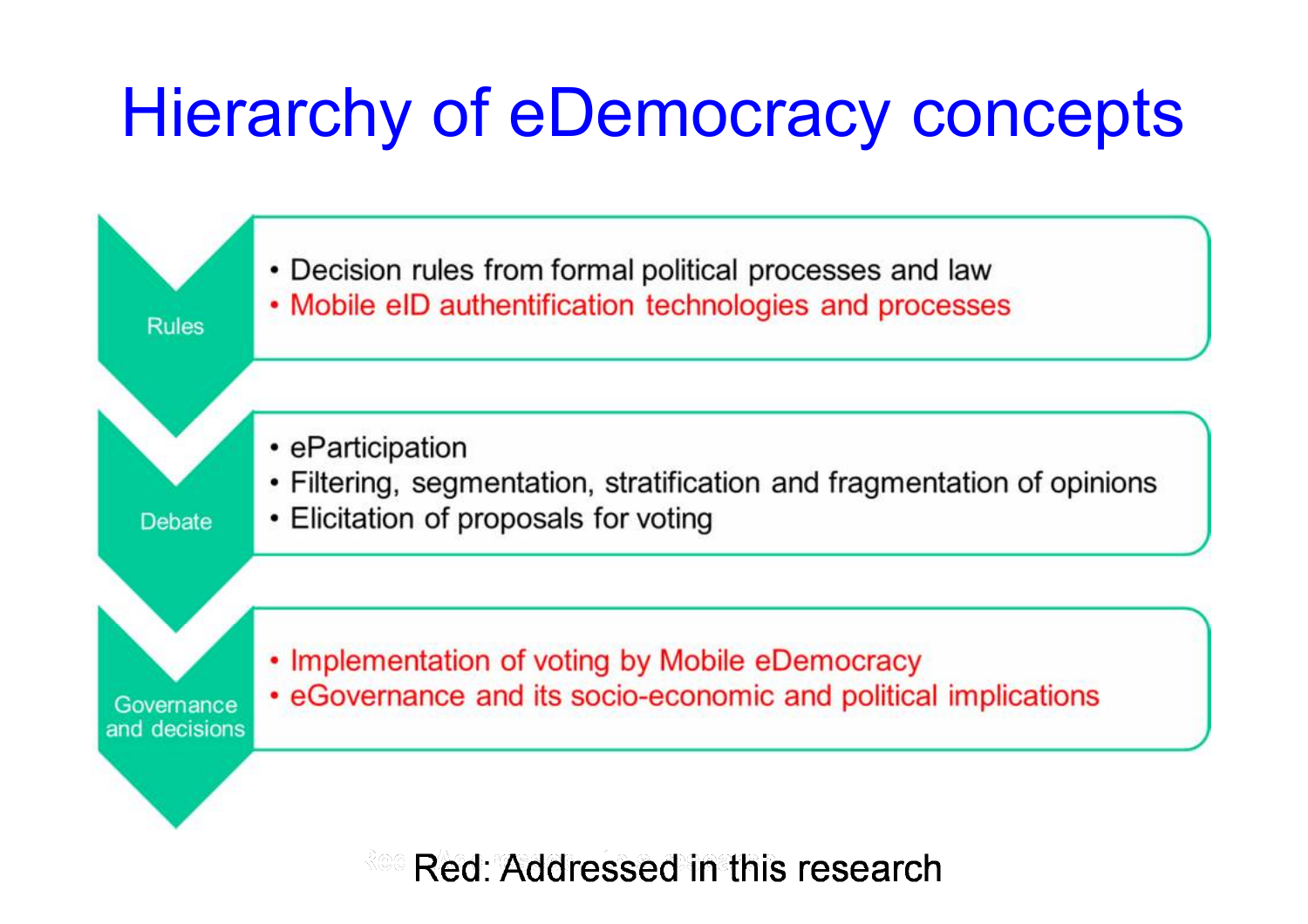## eDemocracy : Case of Estonia

- Extensive eGovernment platform in Estonia
- eVote in place since 2005 from computers using ID Kaart (double PIN code, distributed to 90 % of population) + card reader
- 1 st PIN is for identification and 2 nd to confirm vote; one can re-vote for one full week with only last vote accounted for; manual physical vote can override electronic vote
- Usage: 16 % for European elections in 2009 vs 2 % for municipal elections of 2005
- Fear for denial of service attacks
- Certified card issuer SK
- Voting error rates in line with those of manual votes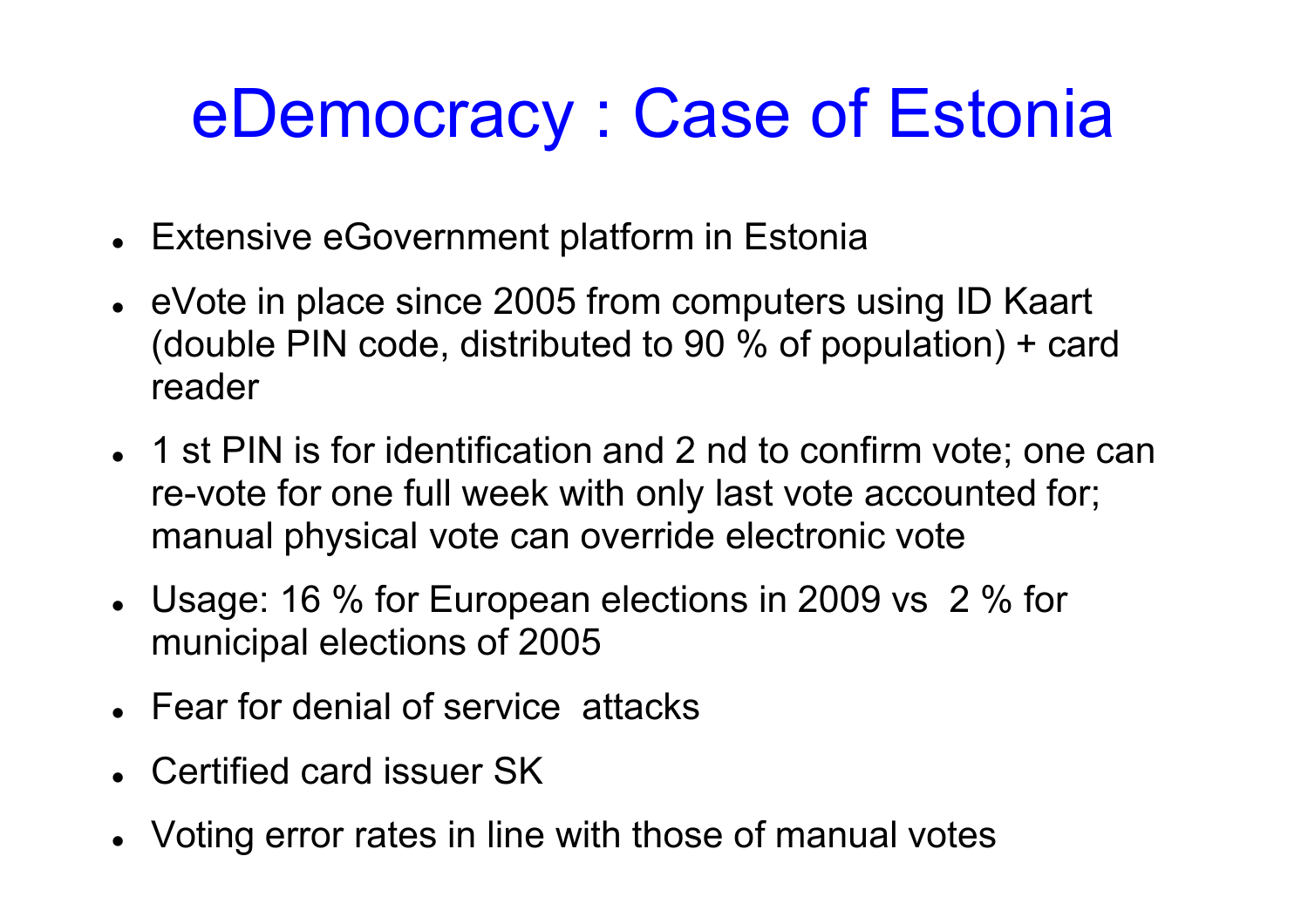## eDemocracy: Case of Estonia (II)



Authentified user sees the resolutions and enters his votes on the mobile access terminal; user gets outcome same way; this service can co-exist with service from fixed access points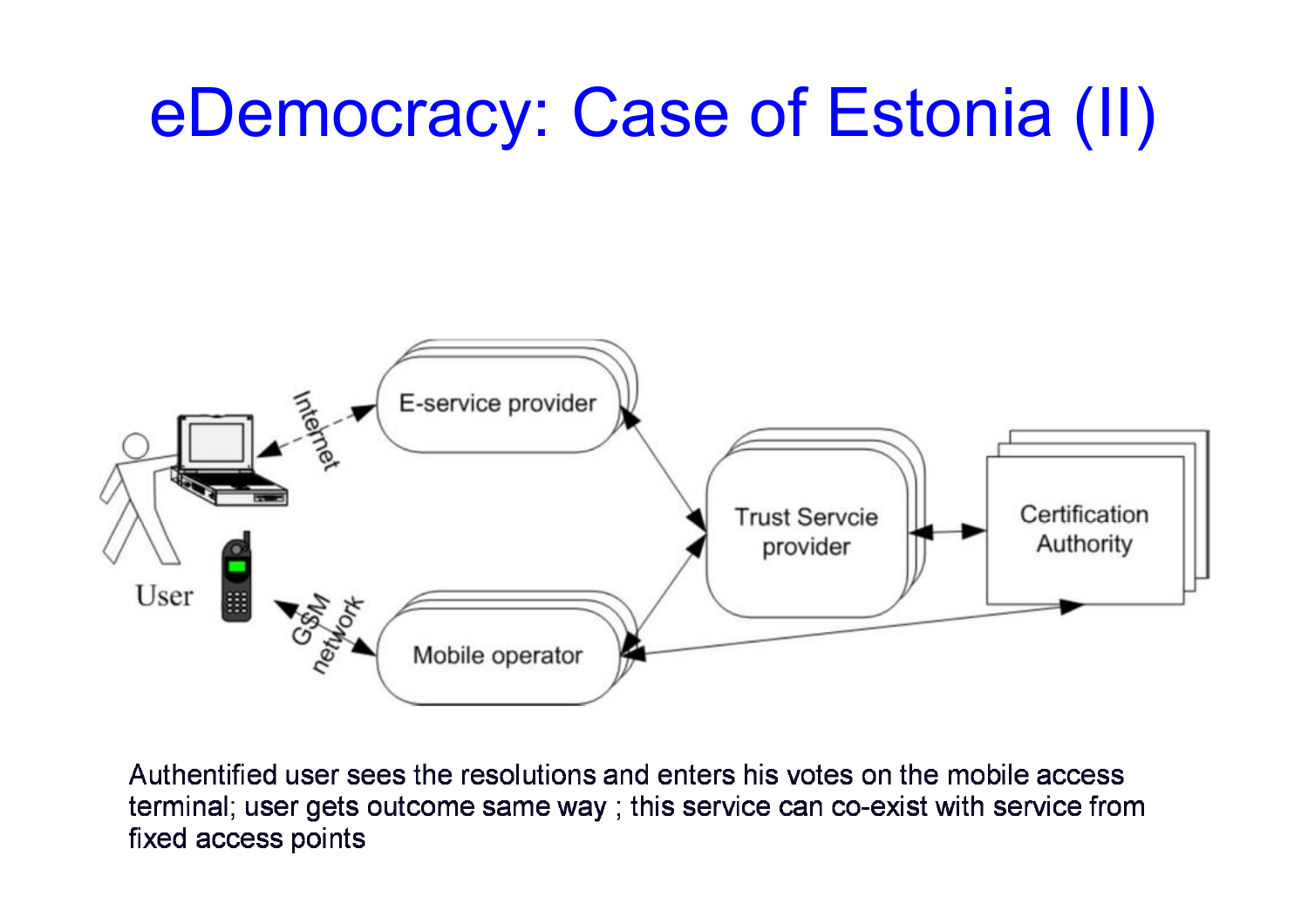## The "cultural" scepticism arguments

"Mobile voting is not for all": obvious

• I have no trust in any electronic voting" : this is a generation issue mostly

"They will listen in on my vote": hard to crack many more or less simultaneous encrypted votes

• <sup>2</sup>% error on the votes is unacceptable": paper votes have higher error rates but people don't know

"Mobile voting is dangerous because too direct and fast" yes for vote riggers"

"eDemocracy is very costly and projects always failed ": Mobile voting is very very cheap, reduces need for voting posts, and extensive traceability is provided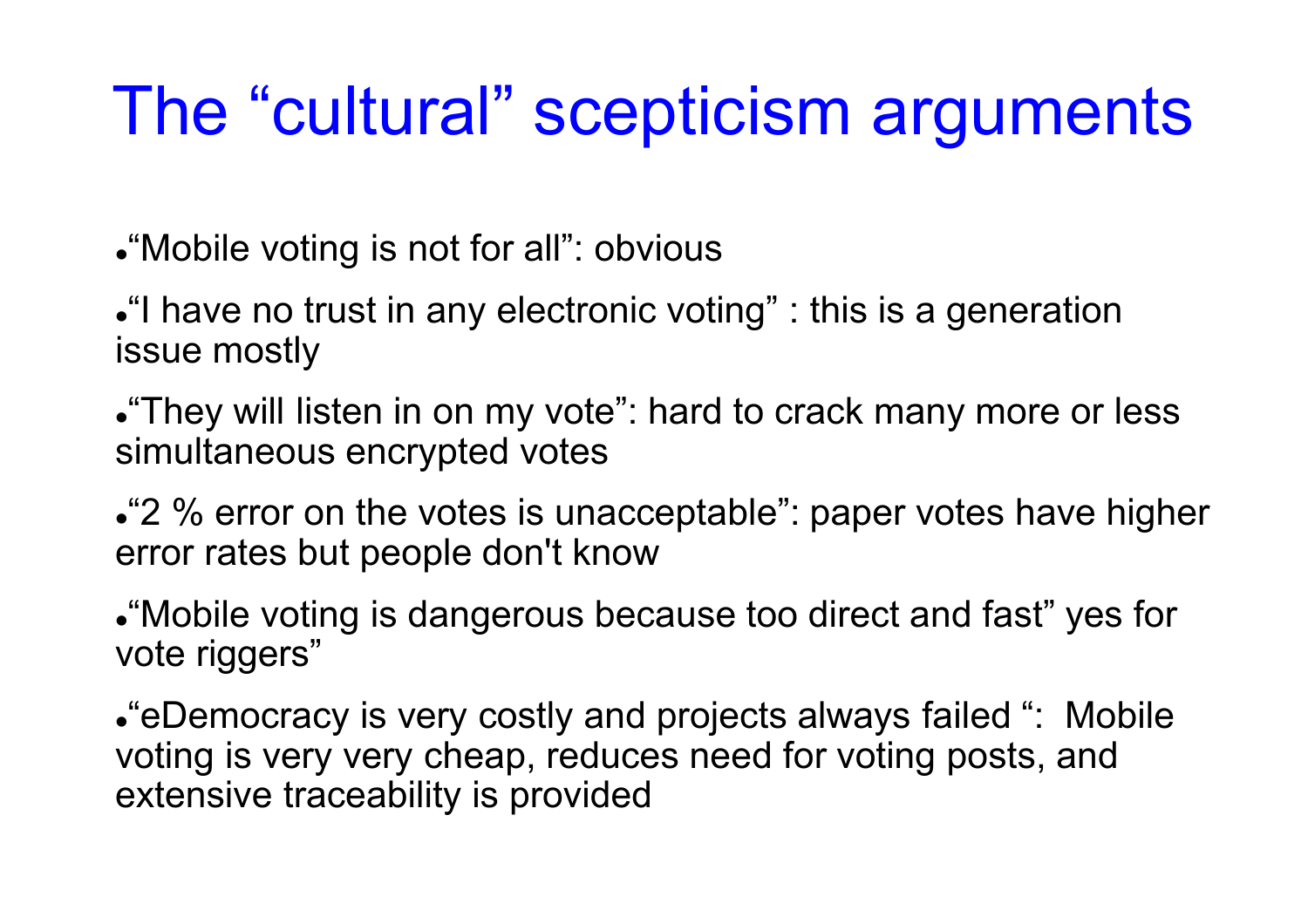### Other experiences in eDemocracy

- Switzerland: eVote possible but unsafe as code is sent by email; for strange reasons max 20 % of voters can eVote on Cantonal elections with required double majority;
- Norway: building up a capability
- Finland : trials in 2008 but little user uptake and much policymaker scepticism, with many mistakes on Internet terminals set up at physical voting sites (2 % errors in Grankulla, vicinity of Helsinki); there are though polls to identify preferred candidates ("candidate selector function"), but voters can change their mind at voting time...)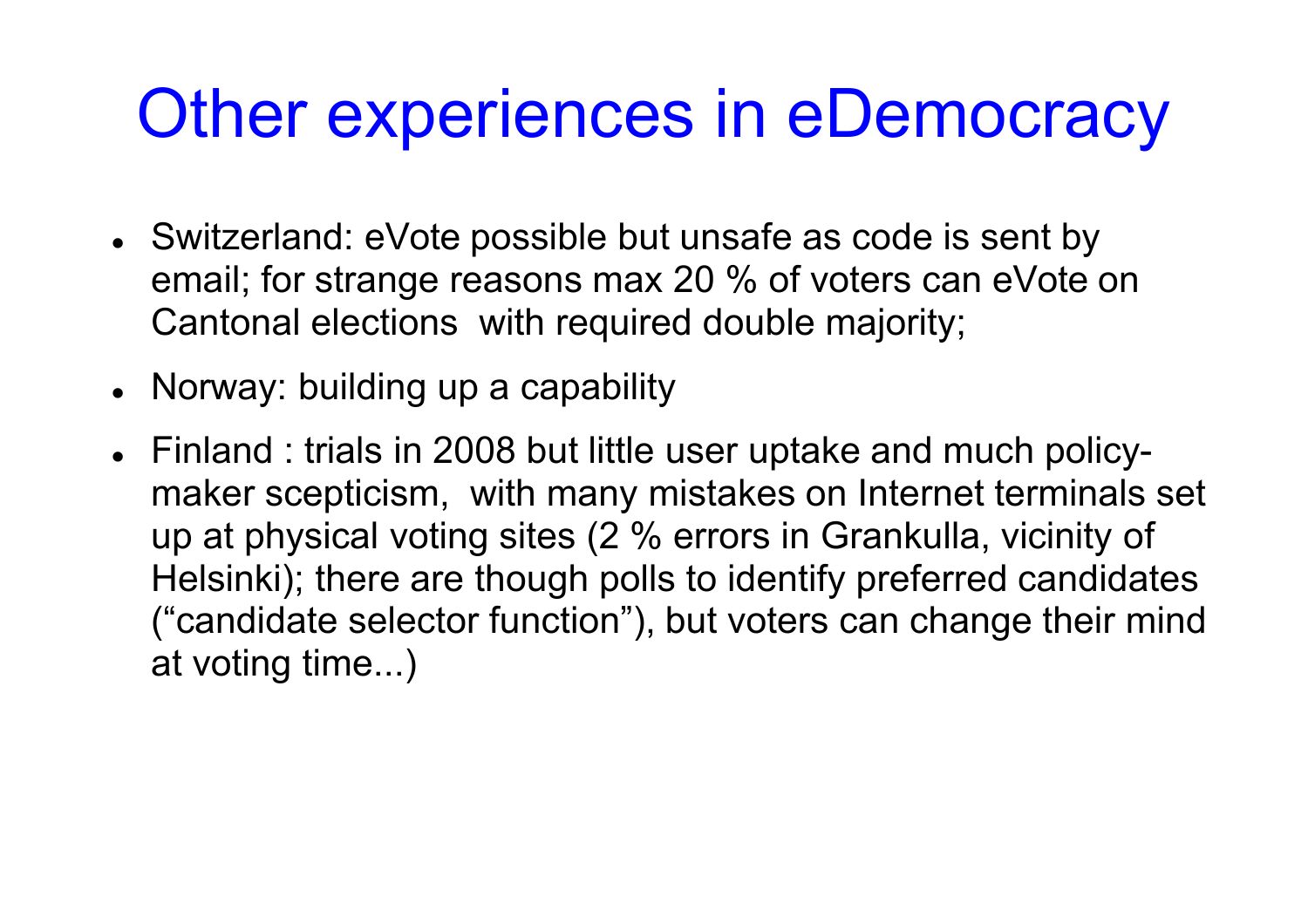## How Mobile eDemocracy differs from Internet eDemocracy voting

- Higher level of citizen and user inclusion than fixed terminal based voting
- Offers the capability of real time situation dependent voting, due to simpler and faster assembly of the texts of proposals
- Scalability and shorter emissions delay offered by Cell Broadcast functionality in 2G/3G/4G
- Far lower exposure to virus and spam risks in ensuring receipt of voting forms
- More frequent potential business exploitation for trusted operators thanks to commercial opportunities (AGM's, mobile marketing feedback, etc) , than the few public vote usages over a given time period
- Unexpected true governance side-effects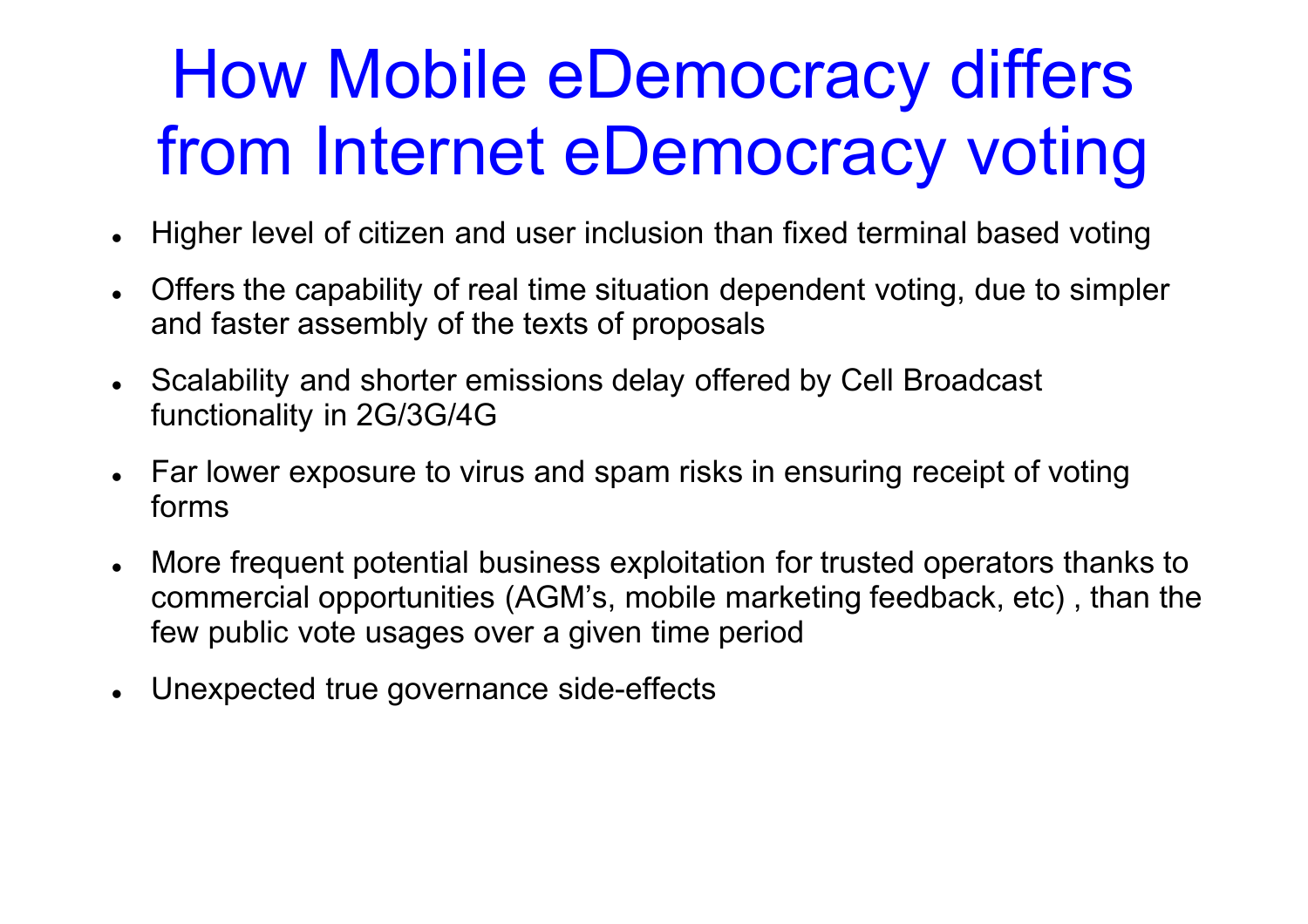## Cases of unique Mobile eGovernance aspects : Africa

- Ghana elections in 2000 : radio stations urged population to SMS irregularities or attempts for intimidation
- Zimbabwe elections f 2008: it took government 3 months to falsify the results because the real election results were sent from voting stations by mobile, faster than the falsification time..
- Iran, Ruanda: Twitter and SMS heled in the first case and could have helped in the second time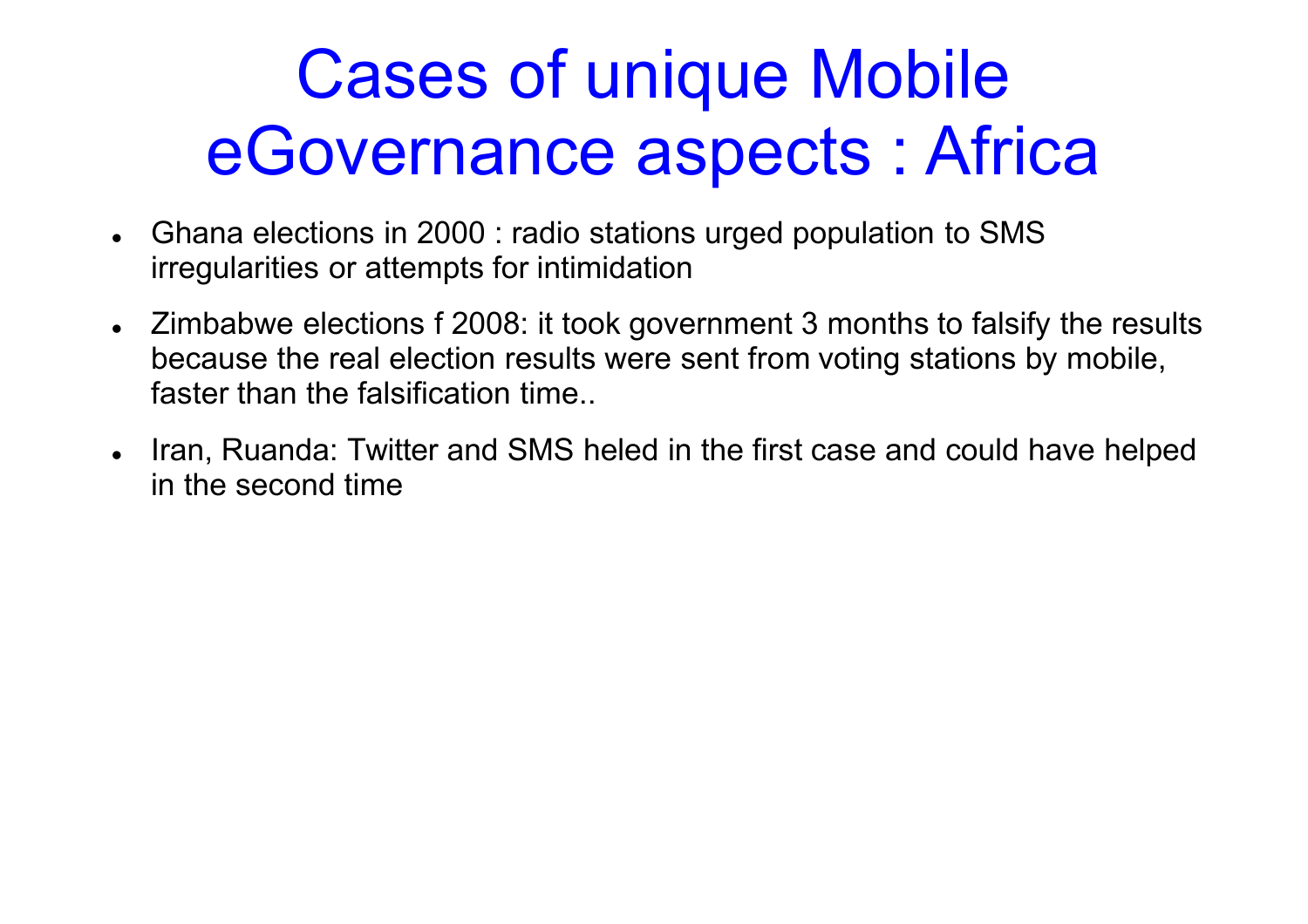## eParticipation : Theoretical model

- Different e-participation user groups co-construct technology through the use in practice of interaction platforms
- "Sensemaking" (Weick and others) is the primary theoretical framework for eParticipation with a special focus on situation-specific cue-frame-relations. Weick sees technology as « equivocal » in the sense that it allows for many different interpretations and therefore also for many different usages (Weick et al, 1990; Weick, 2005) .The individuals shape the technology (here the eParticipation platform)
- eParticipation supports the use of technology in democratic processes (called eDemocracy) (Grànlund, 2003a; Chadwick & May, 2003; Hoff, et al., 2003; Sæbø & Päivärinta, 2005; Olsen et al, 2002; Tyles, 2004).
- In a broader sense, eParticipation covers the involvement of the citizen in the development and provisioning of e-services (Macintosh, 2006; Ekelin, 2007;Làfstedt, 2008; Roeder et al., 2005; Bingham et al., 2005).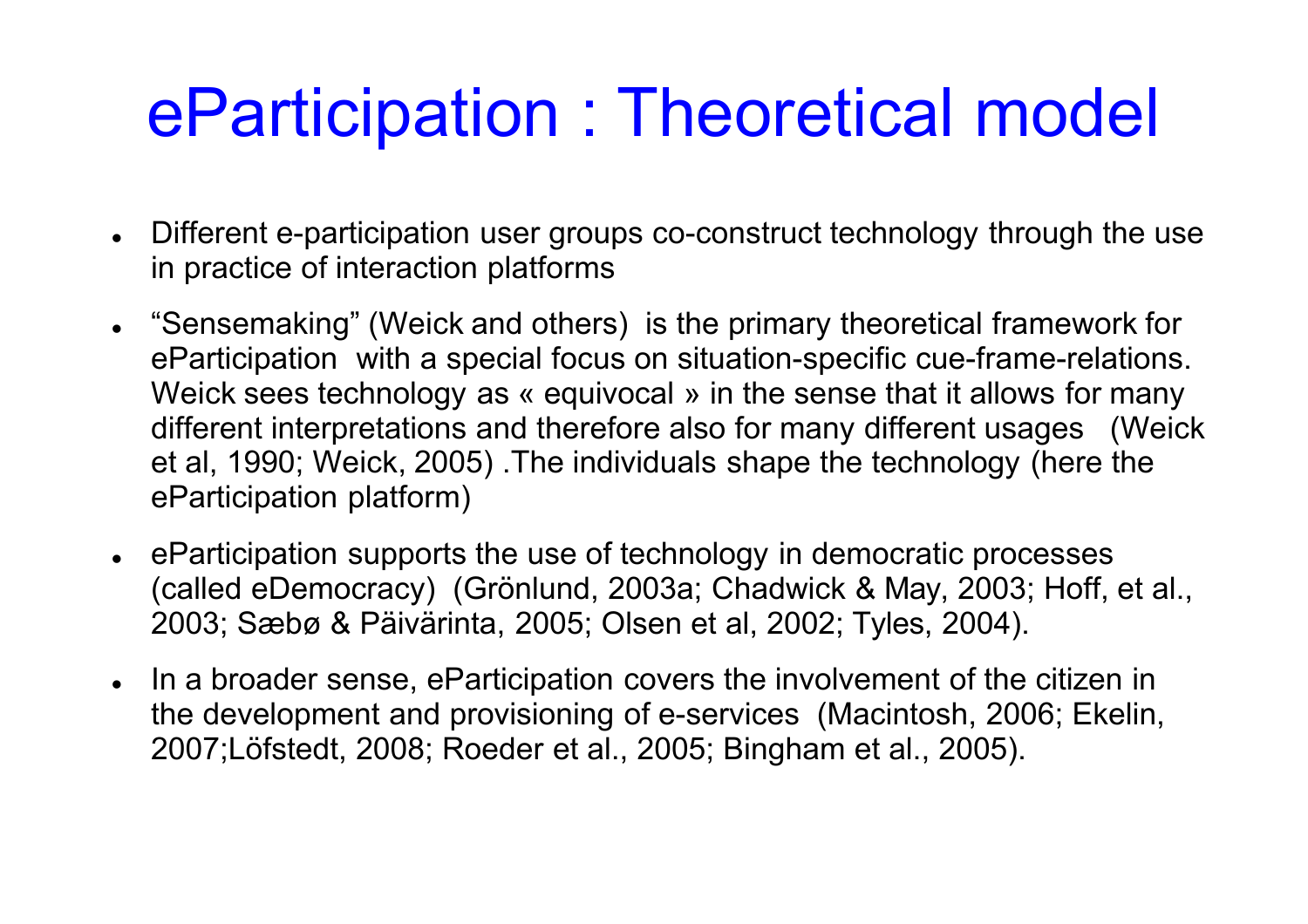# Cases : on-line mobile debate fora (e.g. Twitter and others)

- Mobile messaging social networks show how politicians and the administration use online debates.
- Politicians and the administration participate in very distinct ways in the debate fora and thereby create specific forms of citizen communication and participation.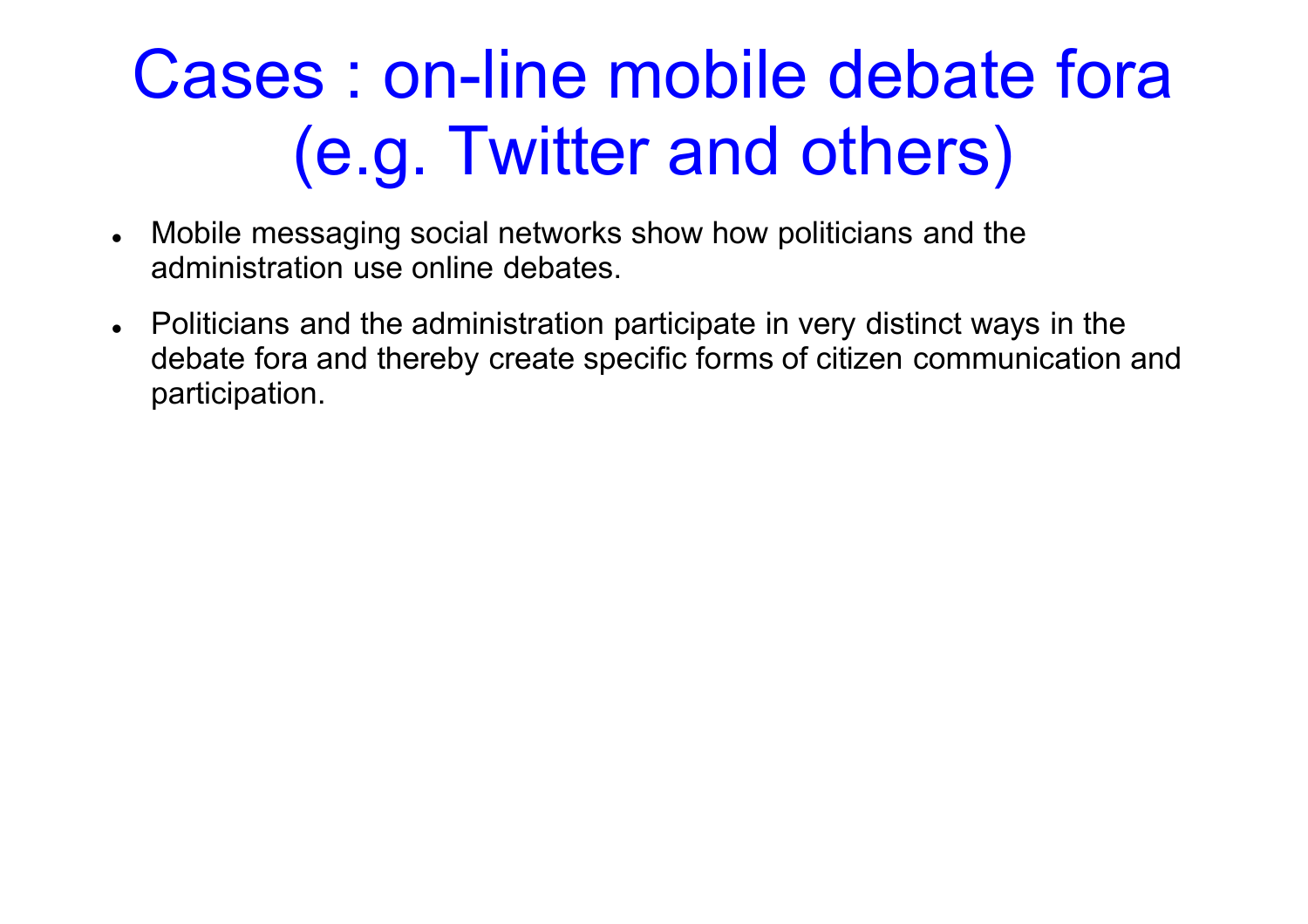## Mobile eID for citizen authentification

- "Electronic Identity" is defined as : "a collection of identity attributes in an electronic form". Electronic identity only becomes legally recognized when linked to the identity issued by the national authority entrusted with said legal executive powers (typically Ministry of Interior, or Social security administration, or Ministry of Defense, etc) . Electronic identity can also only be recognized and trusted inside a specific company or community, etc . These attributes specify characteristics, like a name, a membership, a role or any other information suitable to uniquely identify a person or a thing.
- The term "mobile electronic identity" implies these electronic identities to be portable. This involves device and user mobility, meaning that the service can be accessed with a device while moving as well as that a service can be used independently from device and location .
- The mobile devices must have security features such as : a) the mobile device's memory (software), b) an internal card such as a Universal Integrated Circuit Card (UICC) containing the Subscriber Identity Module (SIM) application (non-removable hardware), c) a secure hardware chip that is typically accessed by a ISO/IEC 7816**7** smart card standard compliant protocol, the same also used in a phone's SIM card, d) SD or microSD card (removable hardware).
- Most of the case studies which have been investigated are based on additional cryptographic operations in the mobile device, such as amending the SIM by a crypto co-processor to fulfill the requirements of a secure signature-creation device (SSCD) needed for the creation of qualified signatures. There are also solutions where no functionality, in addition to what exists in widely deployed mobile terminals, is needed.
- Examples : + Access terminals with embedded RFID on SIM card , with RFID issued by same process as passport or national identity card , with asymmetrical security (reader operates with a public key, private key with crypto elliptical algorithm, and non programmable circuit elements) (Siemens, Gemalto, etc)

+Mobile terminals with biometrics certified by national authorities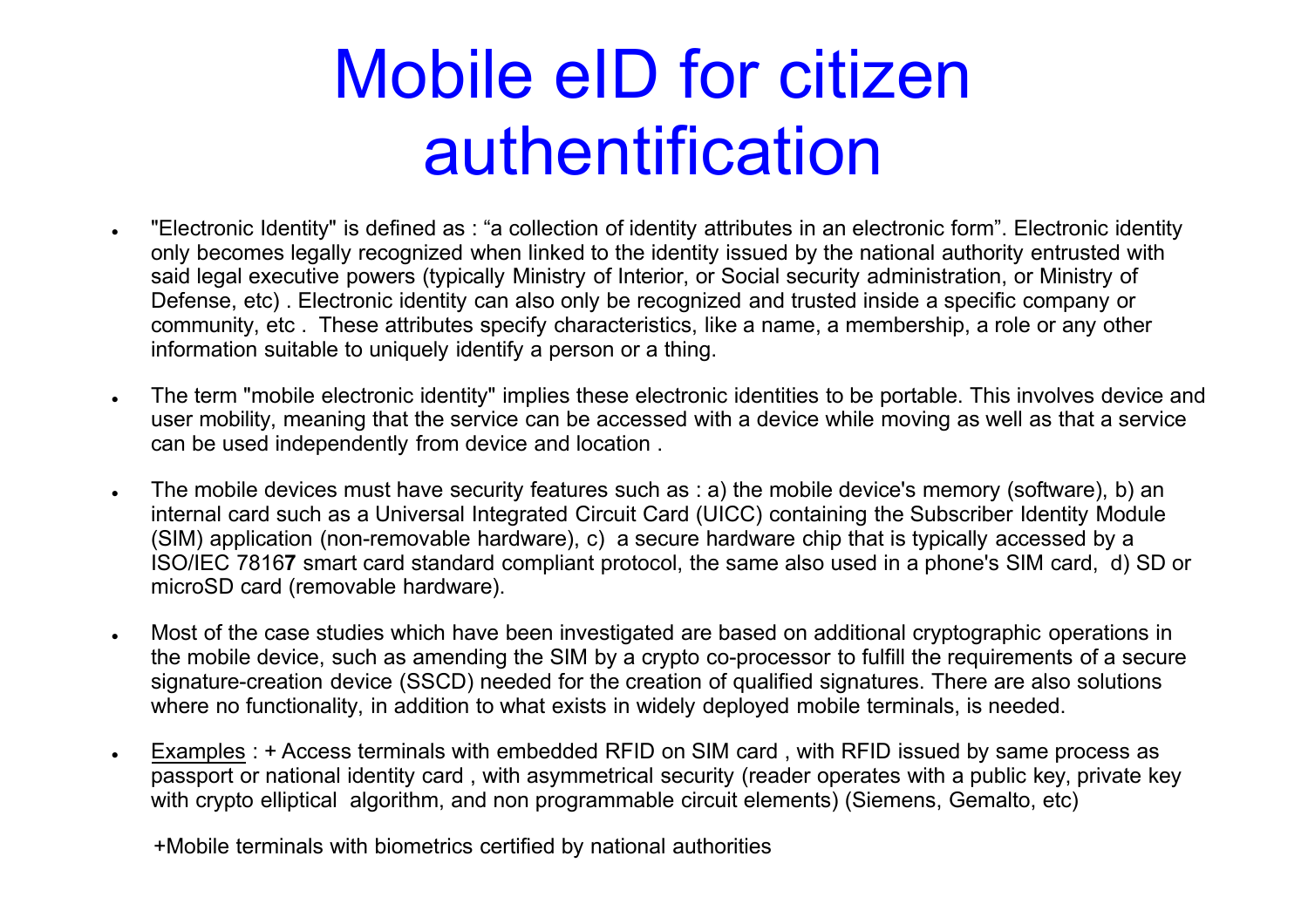## Authentification procedure

- A user wants to authenticate against a service provider.
- The service provider redirects the user to the authentication authority.
- The user enters his phone number and a password. The password is needed in order to prevent misuse of the service.
- The authentication authority transmits a TAN valid only for a short time period optionally together with a hash value of the authentication message to be signed to the clients phone via SMS.
- The user checks the authentication message he is going to sign online, and compares its hash value with the value he has just received.
- If the values match, the user enters the TAN together with the PIN related to his private key in a web form.
- The server signs the authentication message using the HSM and the PIN code provided.
- . The result of this signature is sent to the service provider.
- The service provider performs a signature verification as well as a certificate validation.
- Upon a successful verification the service provider accepts the user's authentication.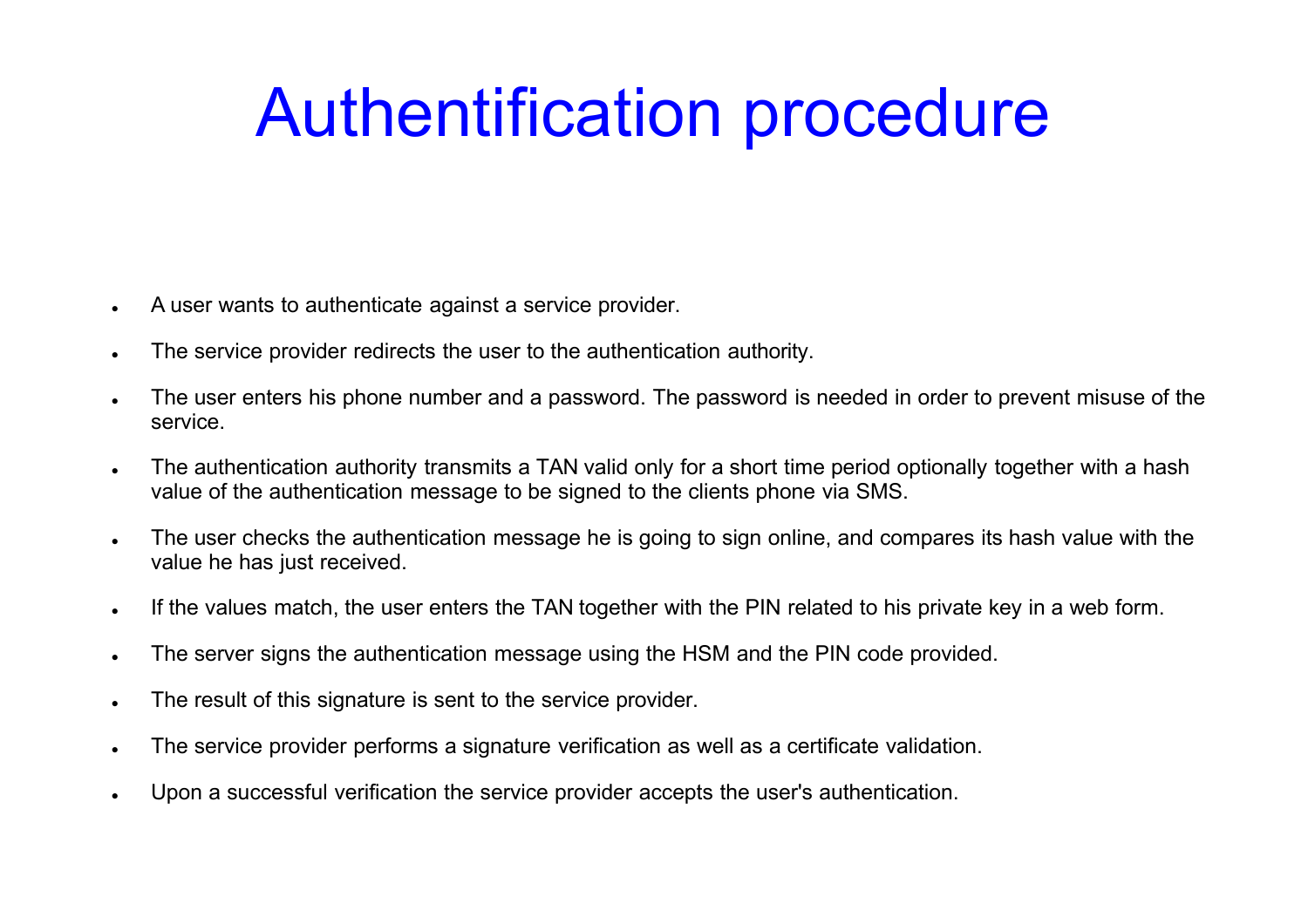# Mobile eID solutions in Europe (I)

 Austria: A server-based signature solution that has been operational from 2004-2007

Starting with April 2004 Austrian citizens had the choice between chip card based eID solutions or the mobile-phone based "A1-Signatur" operated by the mobile service provider "Mobilkom Austria". The legal basis of the mobile solution was the E-Government Act (as for any Citizen Card) and in particular the Administrative Signature Regulation. For a transitional period it allowed for administrative signatures – a signature type that has been chosen for the mobile  $eID - to$  co-exist with qualified signatures. This regulation allowed – under well-defined security requirements – private keys to be stored on secured servers. When the transitional phase ended in December 2007, administrative signatures needed to migrate to the qualified signature level. The signature laws allow for solutions such as the mobile A1 Signature to provide qualified signatures, the mobile provider however decided to discontinue the service.

#### Estonia: A wireless public key infrastructure (WPKI) recently launched in 2007

Mobiil-ID was launched in Estonia in Spring 2007 by the mobile operator EMT in cooperation with Sertifitseerimiskeskus acting as certificate authority (CA). There were more than 20000 SIM WPKI cards issued, approximately 9000 of these are active users. Two other mobile operators launched the service during 2009. The Estonian Mobiil-ID by its functionality offers an alternative to electronic functions of national ID-cards. Mobiil-ID enables providers of Internet services to identify users, and the users to sign legally binding documents, like bank transfers, etc. Currently all major providers of internet services support WPKI authentication including the biggest banks and also governmental portals. Mobiil-ID is issued in accordance

with the Digital Signatures Act. The precondition to apply for Mobiil–ID is that the applicant has to hold a national ID-card.

#### Finland: 1999 Sonera was one of the first to amend SIM by signature cryptocoprocessors

The Finnish eID concept is based on a Citizen Certificate serving as the citizen's electronic identity. This certificate contains the first name, the last name and a unique identifier which is automatically created by the Population Information System. In 1999 electronic eID smart cards containing personal information about the citizen as well as the Citizen Certificate were issued. Actually the Citizen Certificate is a set of two certificates, one for authentication and encryption and a qualified certificate for creating electronic signatures. In 2005 Finland introduced a SIM based mobile signature as a mobile alternative to the eID chip card. This service includes the mobile phone as a secure signature creation device for qualified signatures. The Finnish Government has supervised the deployment of the common directive of the ETSI-based mobile signature service standard, allowing Finnish mobile operators to offer mobile signature services. Since the service was intended to be used for electronic authentication by mobile phones, both for public and private sector applications, the Finish Population

Information System (which acts among others as a register of residents) closely collaborated with two major mobile service provider, Elisa and Telia Sonera.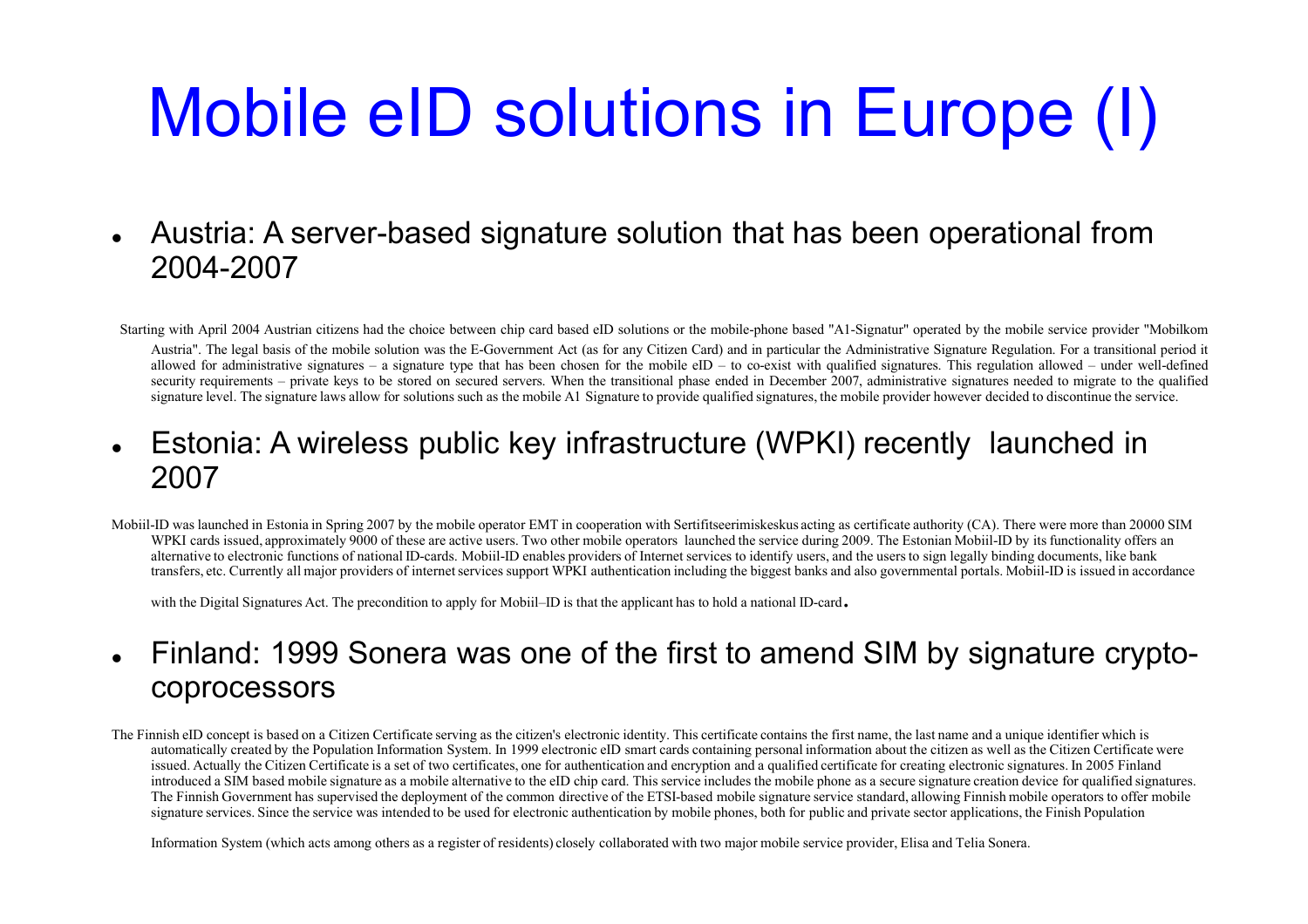# Mobile eID solutions in Europe (II)

- Norway: similar to Finland, Telenor started early (2001) to deploy crypto-SIMs
- In 2001 Telenor developed a SIM based mobile signature implementation (the security elements are located on the SIM card) originally aimed at mobile commerce. Since that point in time each SIM card shipped by Telenor was equipped with PKI functionality providing half of the Norwegian population with mobile authentication/signature capabilities. These SIM cards produced by Gemalto and Giesecke & Devrient provide 32 KB of RAM as well as an integrated key generation engine allowing the generation of 1024 bit RSA keys. Electronic signatures created by these SIM cards are based on the PKCS#1 standard using RSA and SHA-1. The SIM card solely contains the owner's private key. The public qualified certificate linked with the owner's private key is stored on a server provided by the certification authority. A verification authority may retrieve the certificate by using the particular SIM card's unique ICCID
- Sweden: Common WPKI specifications by Swedish banks and mobile operators
- In comparison to standard PKI, WPKI is less a standard than an actual implementation, while PKI is a specification of an infrastructure. Regarding the actors of WPKI a mobile operator when involved is responsible for the following tasks: a) provision of mobile access b) issuance of SIM cards with WPKI functionality c) distribution of signature requests to the user and reception of signature responses from the user. WPKI allows cryptographic keys to be physically implemented in hardware, protected against tampering or alternatively allows an on-board key generation after the enrolment. Keys physically implemented in hardware provide a higher protection from being tampered; but since the keys are generated by the SIM card manufacturer, precautionary arrangements have to be made up in order to keep the private keys safe. On-SIM generated keys provide a slightly lower security factor but they also provide the advantage that private keys never leave the scope of the user.
- Netherlands: Digital authentication of citizens using the mobile phone as additional authentication factor
- DigiD stands for Digital Identity and is an authentication system established in 2004 among Dutch public administrations. Each citizen with a unique Citizen Service Number (CSN) and with a registration in a Dutch municipality is able use the service in order to authenticate his/her electronic identity in the course of an application for electronic services. Traditional public administration basically depends on the unique Social Security Number (SSN). Since that number is subjected to various legal restrictions the Citizen Service Number was introduced which allows a much broader usage. The authentication solution is however not bound to use by the public administration. Organizations carrying out public tasks or organizations that are permitted by law to use the CSN are also allowed to equip their services with support for DigiD.

#### Turkey: Turkcell launched a mobile signature service in 2007

One of the major benefits of Turkcell Mobile Signature is the fact that users do not have to buy additional tokens or other electronic gadgets. Instead of that they may use their existing mobile phones. The mobile signature is solely carried out by the mobile phone's SIM card. Nevertheless there are special requirements for the SIM card. In order to be able to use the service, SIM cards must be so called "SIMPlus" cards. Since SIMPlus cards provide plenty of memory in comparison to common SIM cards, the certificate is also stored on the SIM card. The certificates being used are qualified certificates issued by E-Güven, a Turkish Certificate Authority, in accordance with the EU's Digital Signature Directive as well as with the Turkish law.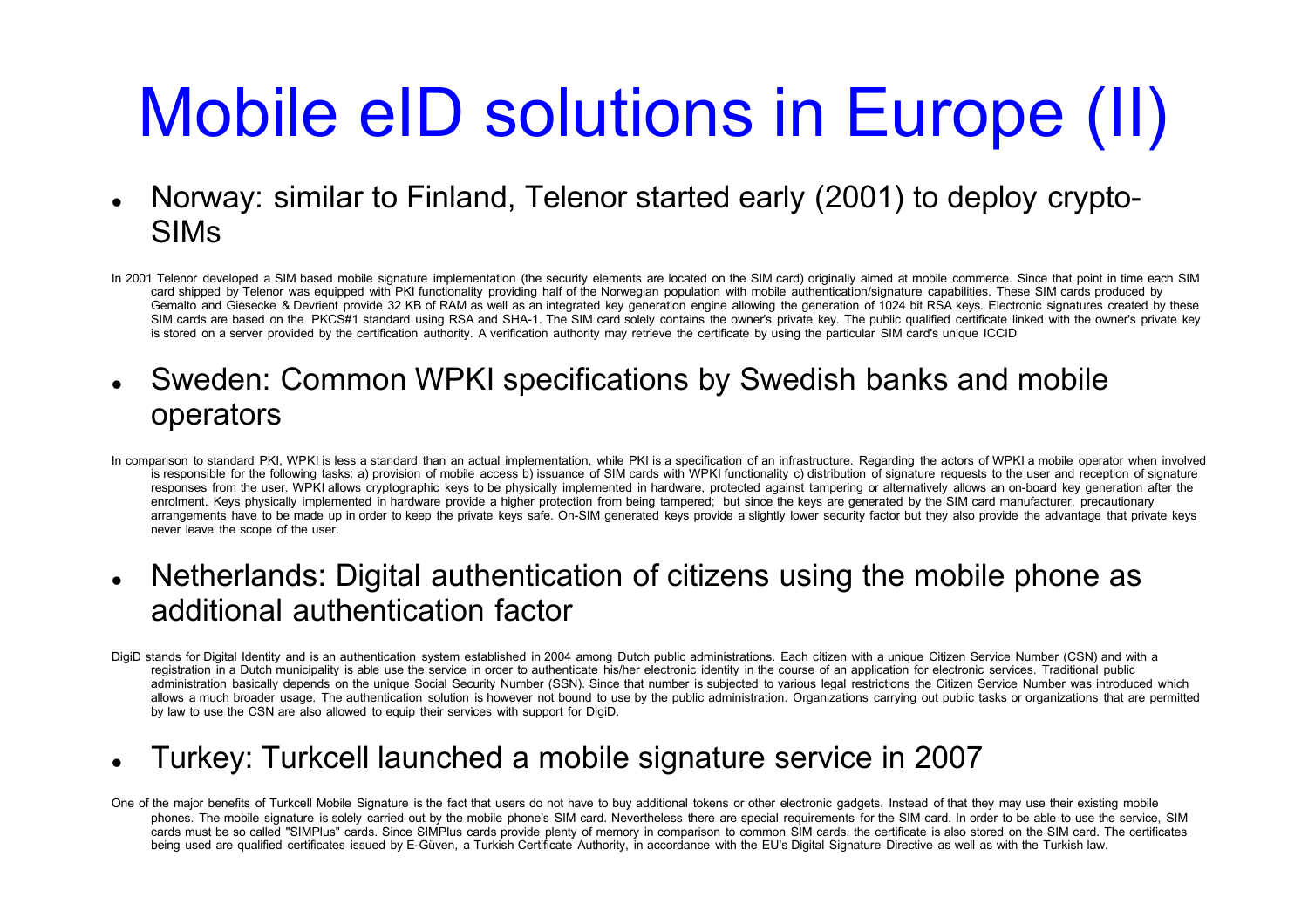## Feasibility of Mobile eID authentification for eDemocracy

- In terms of security issues, an ENISA position paper has been issued that explicitly deals with security issues in the context of authentication using mobile eIDs. In order to complete the big picture several relevant standardizing organizations have been introduced, describing their tasks and their influence on mobile eIDs.
- . In order to evaluate solutions already up and running, the mobile eID implementations of Austria, Estonia, Norway, Turkey, Finland, Sweden and The Netherlands have been investigated. Most of these solutions are based on similar technologies relying on mobile phones in combination with PKI enabled SIM cards providing secure elements.
- The main conclusion is that sufficient experience with mobile eID in e-government exists from the case studies. Mature technologies and solutions exist.
- . Interoperability of national eID solutions is allowed by middleware or SAML 2.0 protocol enabled solutions such as STORK ; this makes it possible for nationals to be authenticated and to vote, when present in a STORK partner country different from the country of citizenship, using their national mobile credentials

Reference : ENISA Position Paper, "Security Issues in the Context of Authentication Using Mobile Devices (Mobile eID)", Version 1.0.1 (final), 2008-11-[21, http://www.enisa.europa.eu/doc/pdf/deliverables/enisa\\_pp\\_mobile\\_eID.pdf \(2009-](21, http://www.enisa.europa.eu/doc/pdf/deliverables/enisa_pp_mobile_eID.pdf (2009)04-27)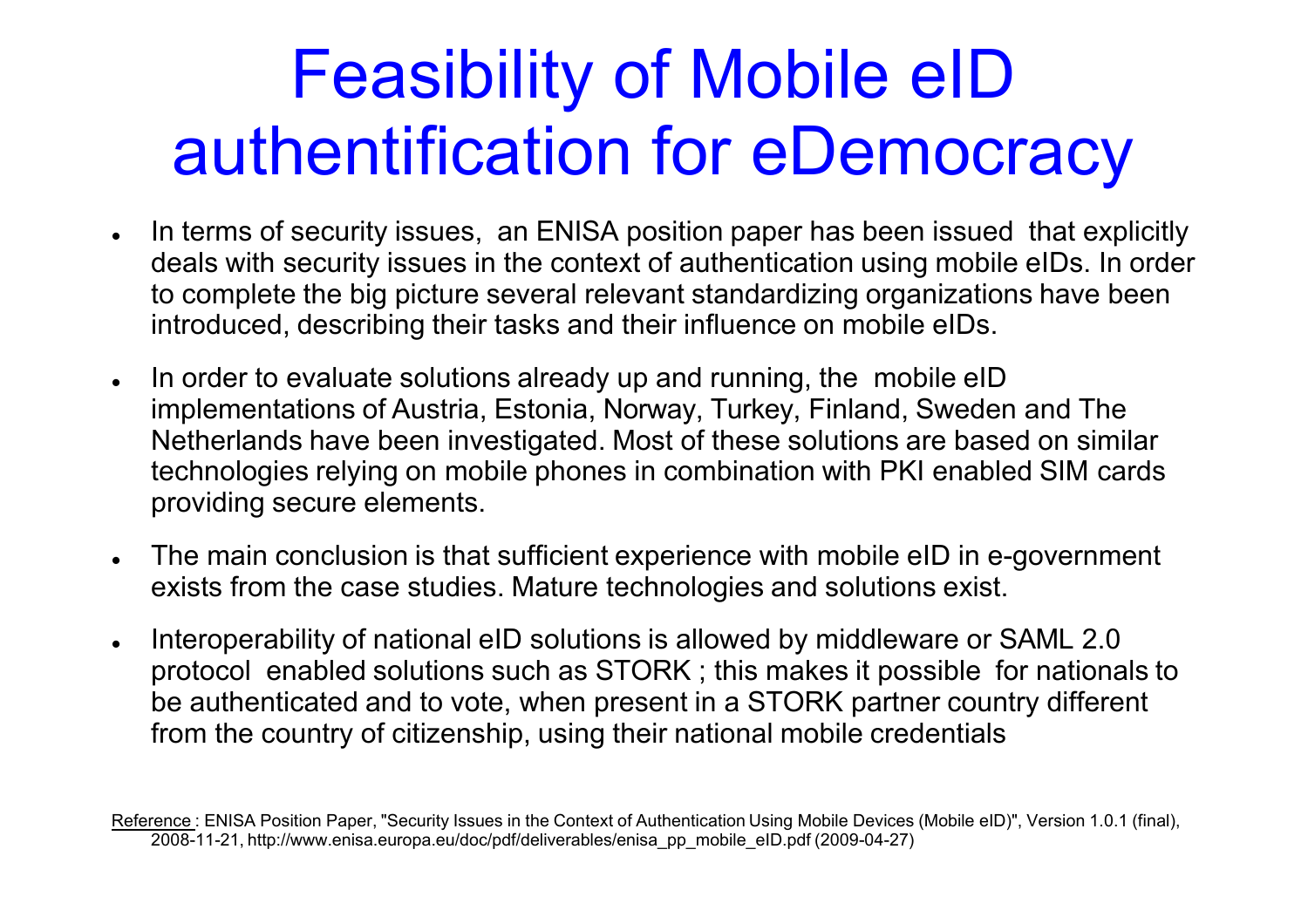## eGovernance implications

Public elections :

Engaging large fractions of the population in a citizen-friendly way for otherwise lowturnout expensive elections

Adding flexibility for citizens not in their normal residence at voting time

Generation of electronic traces and proofs for later verification

Company and community votes ( company AGM's, unions, parties, cultural and other associations, and communities at large:

Reduce costs and increase potential frequency of votes for better governance

Reduce dependency on proxies or clearinghouses , and resulting lack of transparency

Empower boards by allowing them to validate views and decisions, but empowers also executive managements by allowing them to activate consultative votes

Social implications:

Allow sick, displaced , rural or non-educated voters to participate thanks to higher mobile terminal « litteracy » than « textual litteracy »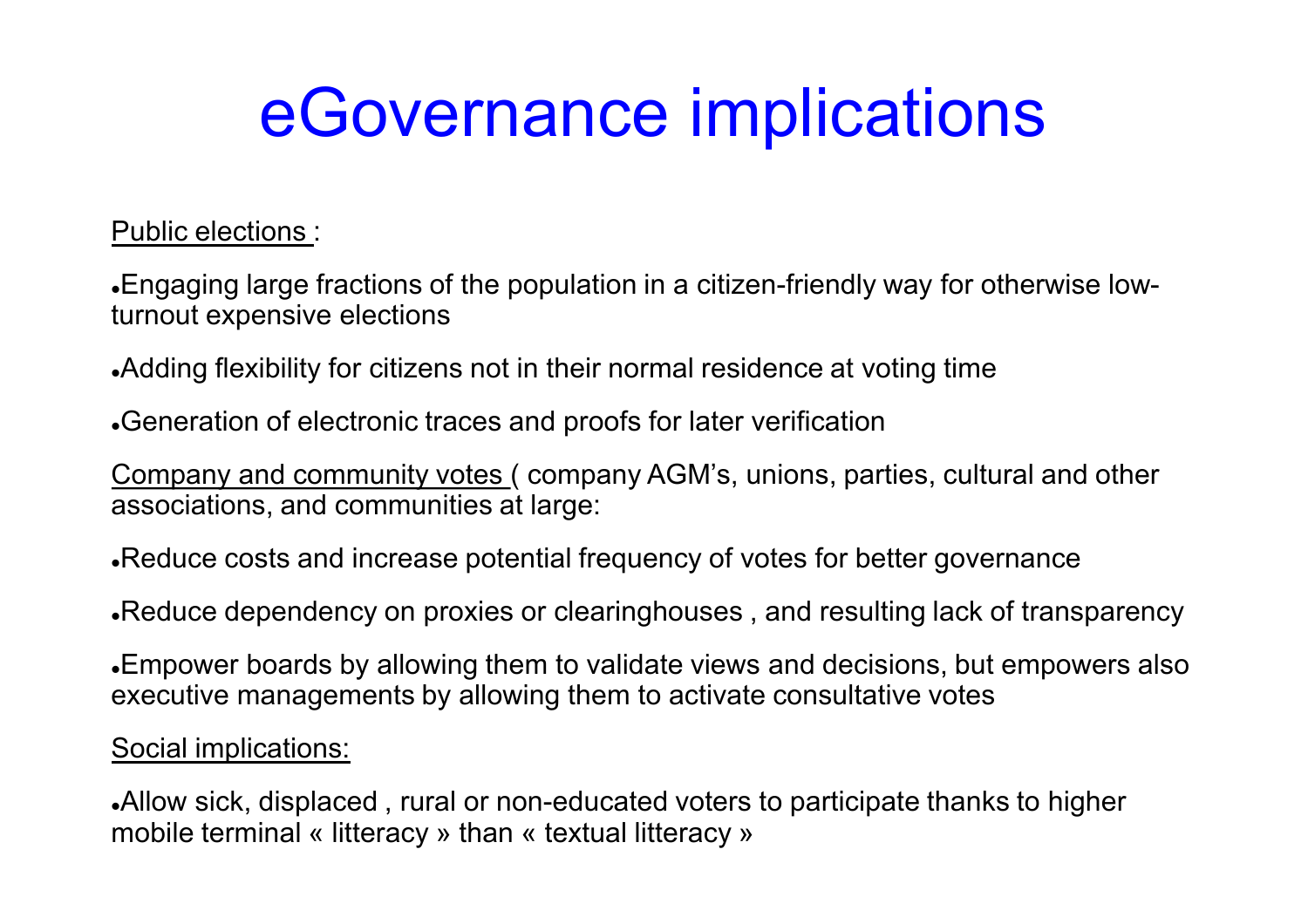### Recommendations and conclusion

- Mobile eID solutions, plus interoperability platforms, empower efficient eGovernance, and must be promoted e.g. by European and the Commission
- When implemented and regulated they allow for better eDemocracy for voting in a public or commercial context
- Financial market regulators, could empower much better eGovernance by allowing share registrars to extend their services to AGM's etc ; US far ahead
- Communities of all sorts, as well as Mobile marketing companies, can create a business and services around Mobile eDemocracy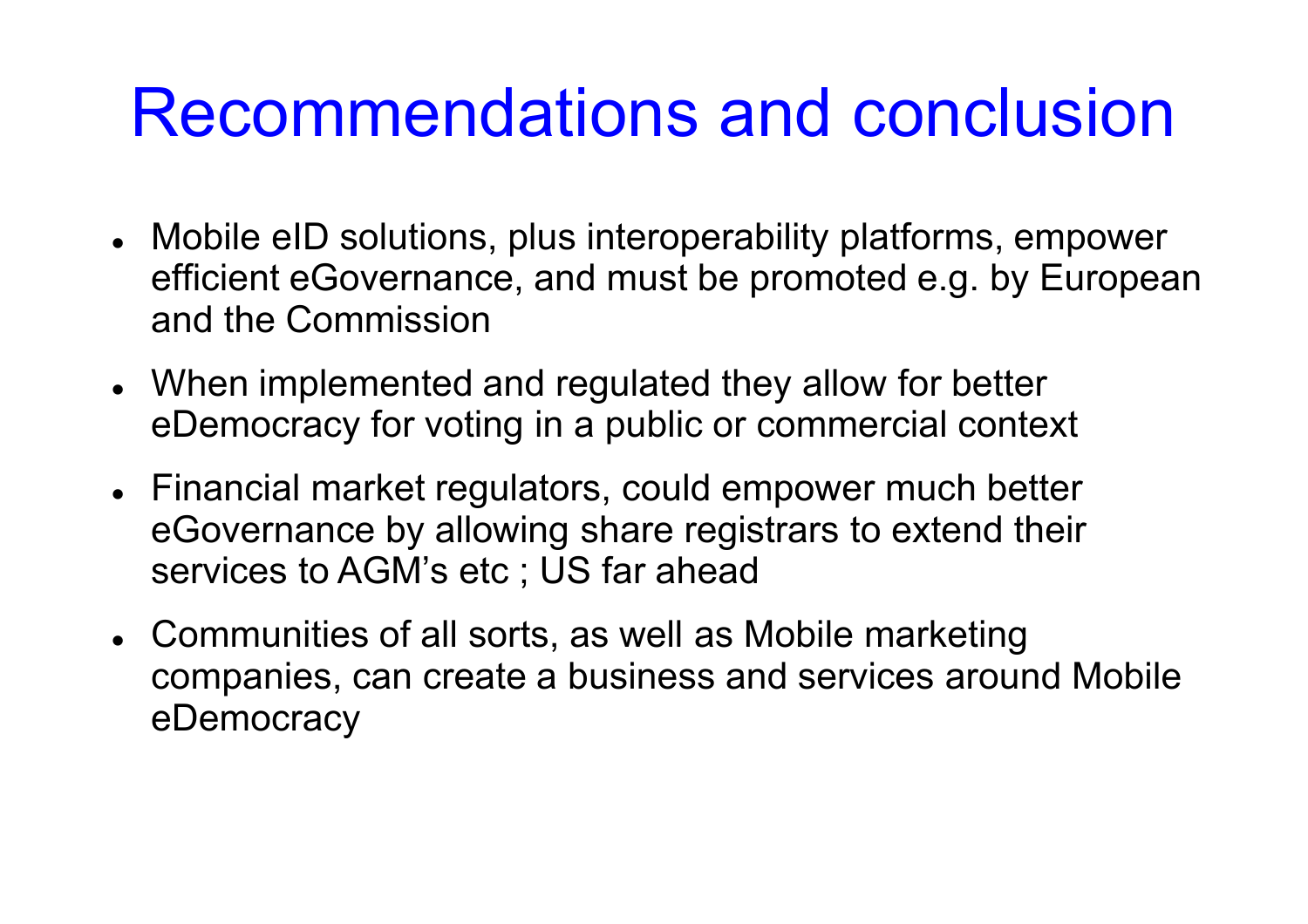## For further reading (I)

BINGHAM, L. B., NABATCHI, T. & O'LEARY, R. (2005) The New Governance: Practices and Processes for Stakeholder and Citizen Participation in the Work of Government. *Public Administration Review,* 65**,** 547-558.

CHADWICK, A. (2003) Bringing e-democracy back in - Why it matters for future research, on e-governance. *Social Science Computer Review,* 21**,** 443-455.

CHADWICK, A. & MAY, C. (2003) Interaction between states and citizens in the age of the internet: "e-government" in the United States, Britain, and the European Union. *Governance-An International Journal Of Policy And Administration,* 16**,** 271-300.

CHANG, W.-Y. (2005) Online civic participation, and political empowerment: online media, and public opinion formation in Korea. *Media, Culture & Society,* 27**,** 925-935.

DOCTER, S. & DUTTON, W. H. (1998) The First Amendment Online: Santa Monica's Public Electronic Network. IN TSAGAROUSIANOU, R., TAMBINI, D. & BRYAN, C. (Eds.) *Cyberdemocracy.*  London, Routledge.

DUTTA-BERGMAN, M. J. (2005) Access to the Internet in the context of community participation and community satisfaction. *New Media & Society,* 7**,** 89-109.

FOUNTAIN, J. E. (2001) *Building the Virtual State: Information Technology and Institutional Change,* Washington, D. C., Brookings Institution Press.

FOUNTAIN, J. E. (2003) Prospects for improving the regulatory process using e-rulemaking. *Communications of ACM*. 46(1), 43-44.

GIBSON, R. (2001) Elections Online: Assessing Internet Voting in Light of the Arizona Democratic Primary. *Political Science Quarterly,* 116**,** 561-583.

GOFFMAN, E. (1974) *Frame Analysis,* London, University Press of New England.

GRONLUND, A. (2005) What's In a Field - Exploring the eGoverment Domain. *Proceedings of the Proceedings of the 38th Annual Hawaii International Conference on System Sciences (HICSS'05) - Track 5 - Volume 05.* IEEE Computer Society.

GRçNLUND, A. (2003a) Emerging Infrastructures for E-democracy. *e-Service Journal,* 2**,** 62-89.

GRçNLUND, A. (2003b) Emerging electronic infrastructures - Exploring democratic components. *Social Science Computer Review,* 21**,** 55-72.

GRçNLUND, é. K. (2002) Introduction to the Special Issue on E-democracy in Practice. *e-Service Journal,* 2**,** 3.

GRÖNLUND, Å. & RANERUP, A. (2001) *Elektronisk förvaltning, elektronisk demokrati*, Lund, Studentlitteratur.

HOFF, J., LOFGREN, K. & TORPE, L. (2003) The state we are in: E-democracy in Denmark. *Information Polity: The International Journal of Government & Democracy in the Information Age,* 8**,** 49- 66.

KING, W. R. (2001) Envisioning the Future Impact of IT on Society. *Information Systems Management,* 18**,** 84.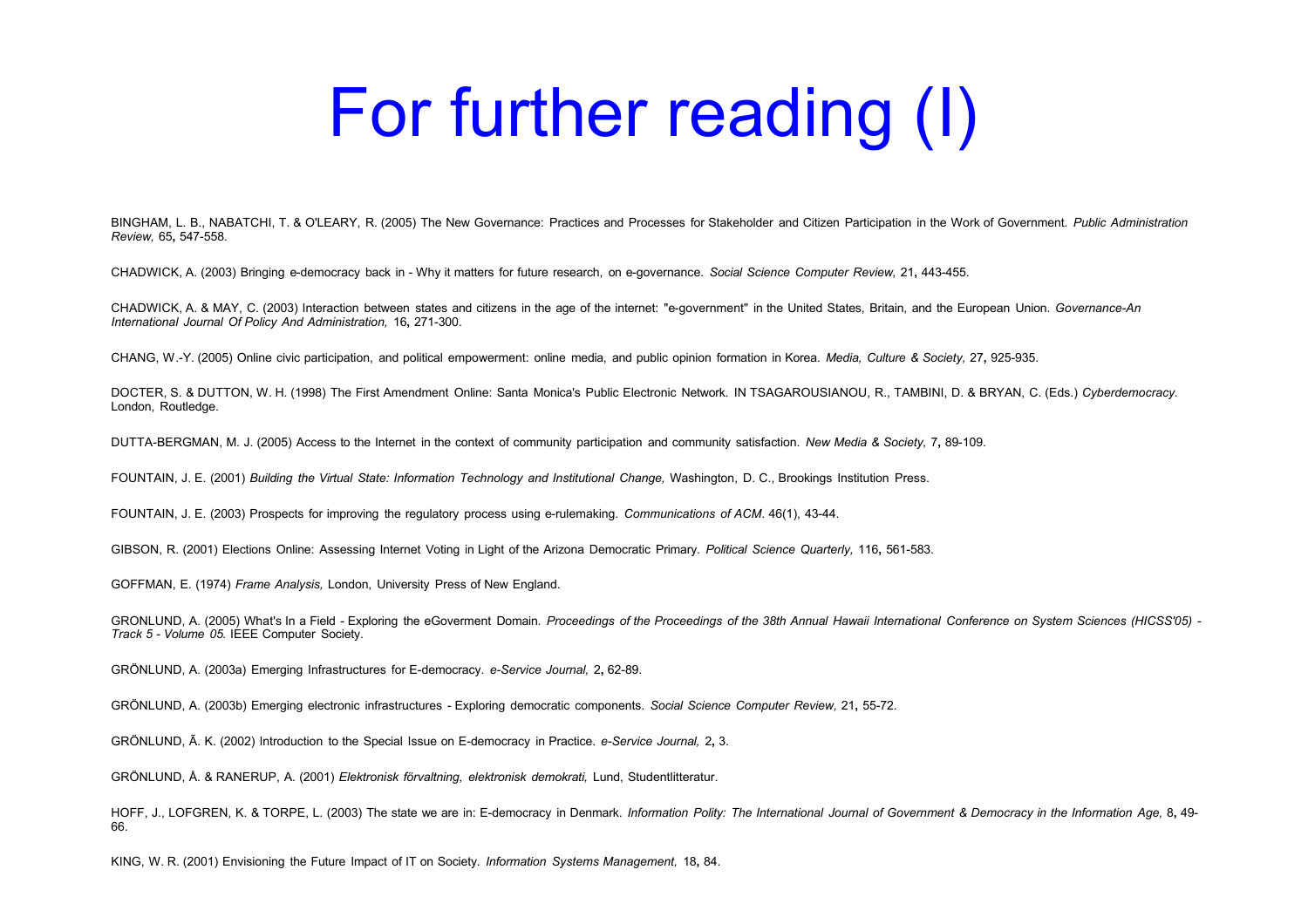## For further reading (II)

LÖFSTEDT, U. (2008) e-Services for and by Citizens: Towards e-Participation and Social Systems Design for Development of Local Public e-Services. *Department of Information Technology and Media.* Sundsvall, Sweden, Mittuniversitetet.

MACINTOSH, A. (2006) eParticipation in Policy-Making: The research and the challenges.In P. Cunningham & M. Cunningham (eds), Exploiting the Knowledge Economy: Issues, Applications and Case Studies. IOS Press, 364-369.

MACINTOSH, A. (2007) eParticipation and eDemocracy research in Europe. In *Digital Government: eGovermenet research, case studies, and implementation*, (eds.) Chen, H., Brandt, L., Gregg, V., Traånmuller, R., Daves, S., Hovy, E., Macintosh, A., Larson, C.A., Springer, 85-102.

MACINTOSH, A., COLEMAN, S. & SCHNEEBERGER, A. (2009) *eParticipation: The Research Gaps*, In ePart 2009, (eds.) Macintosh, A. & Tambouris, E., LNCS 5694, 1-11.

MACINTOSH, A. & SMITH, E. (2002) Citizen participation in public affairs. IN LENK, R.T. A. K. (Ed.) *EGOV 2002.* Berlin, Springer-Verlag.

MACINTOSH, A. & WHYTE, A. (2006) Evaluating how eparticipation changes local democracy. IN IRANI, Z. & GHONEIM, A. (Eds.) *The eGovernment Workshop 2006.* Brunel University.

NORRIS, D. F. (2006) E-democracy and e-participation among local governments in the US. S*ymposium on E-participation and Local Democracy.* Budapest.

OUDSHOORN, N. & PINCH, T. (2003) *How users matter. The co-construction of users and technology,* Cambridge, MIT Press.

PFEFFER, J. & SALANCIK, G. R. (1978) *The external control of organizations,* New York, Harper & Row.

ROSE, J. & SÆBØ, Ø. (2005) Democracy Squared: designing on-line political communities to accommodate conflicting interests. *Scandinavian Journal of Information Systems, E-government special issue,* 17**,** 133–168.

SANFORD, C. & ROSE, J. (2007) Characterizing eParticipation. *International Journal of Information Management,* 27**,** 406-421.

SCHAUPP, L. C. & CARTER, L. (2005) E-voting: from apathy to adoption. *The Journal of Enterprise Information Management,* 18**,** 586-601.

SCOTT, J. K. (2006) E the People: Do U.S. Municipal Government Web Sites Support Public Involvement? *Public Administration Review,* 66**,** 341-353

SEGAARD, S. B. (2009) Veje til lokalt e-demokrati - organisering, mìl, virkemidler og resultater. *Institutt for statsvitenskap.* Oslo, Universitetet i Oslo.

SVENSSON, J. & LEENES, R. (2003) E-voting in Europe: Divergent democratic practice. *Information Polity,* 8**,** 3-15.

SêBë, ë., ROSE, J. & FLAK, L. (2008) The Shape of eParticipation: characterizing an emerging research area. *Government Information Quarterly,* 25**,** 400-428.

TAMBOURIS, E. & GORILAS, S. (2003) Evaluation of an e-democracy platform for European cities. IN TRAUNMîLLER, R. (Ed.) *EGOV 2003.* Berlin, Springer-Verlag.